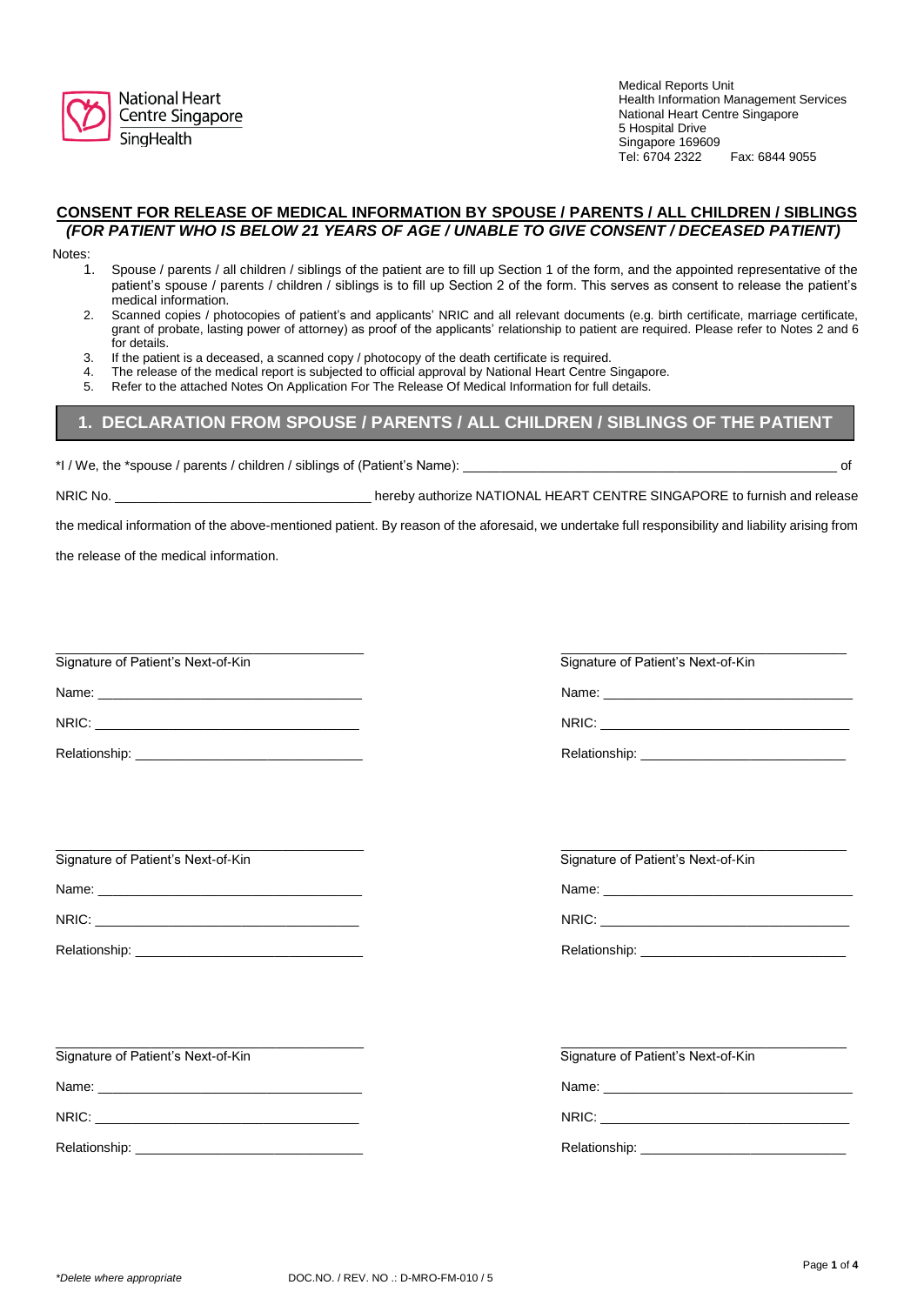## **2. REPRESENTATIVE OF SPOUSE / PARENTS / ALL CHILDREN / SIBLINGS**

|                                                                                                                                                                                                                                | abovementioned *spouse / parents / children/ siblings of (Patient's Name) [19] and the content of the content of the content of the content of the content of the content of the content of the content of the content of the | оf |
|--------------------------------------------------------------------------------------------------------------------------------------------------------------------------------------------------------------------------------|-------------------------------------------------------------------------------------------------------------------------------------------------------------------------------------------------------------------------------|----|
|                                                                                                                                                                                                                                |                                                                                                                                                                                                                               |    |
| medical information required)                                                                                                                                                                                                  |                                                                                                                                                                                                                               |    |
|                                                                                                                                                                                                                                |                                                                                                                                                                                                                               |    |
| <b>Ordinary Medical Report</b>                                                                                                                                                                                                 | MOM Work Injury Compensation Form                                                                                                                                                                                             |    |
| Completion of Insurance Form                                                                                                                                                                                                   | Admin Fee for Duplication of Investigation Results / Inpatient Discharge Summary                                                                                                                                              |    |
| <b>Specialist Medical Report</b>                                                                                                                                                                                               | Others (please specify)**                                                                                                                                                                                                     |    |
|                                                                                                                                                                                                                                | of the patient who was treated at the Hospital as a patient in the Department of Cardiology / Department of Cardiothoracic Surgery from                                                                                       |    |
|                                                                                                                                                                                                                                |                                                                                                                                                                                                                               |    |
| (Date)                                                                                                                                                                                                                         |                                                                                                                                                                                                                               |    |
| The medical report / information is required for the purpose of                                                                                                                                                                |                                                                                                                                                                                                                               |    |
| Continuation of Care                                                                                                                                                                                                           | Insurance Claims / Proposal                                                                                                                                                                                                   |    |
| Legal Proceedings (please specify)**                                                                                                                                                                                           | Others (please specify)**                                                                                                                                                                                                     |    |
| **Details: when the contract of the contract of the contract of the contract of the contract of the contract of the contract of the contract of the contract of the contract of the contract of the contract of the contract o |                                                                                                                                                                                                                               |    |
| Once the medical report/information is completed/ready,                                                                                                                                                                        |                                                                                                                                                                                                                               |    |
|                                                                                                                                                                                                                                |                                                                                                                                                                                                                               |    |
|                                                                                                                                                                                                                                |                                                                                                                                                                                                                               |    |
|                                                                                                                                                                                                                                |                                                                                                                                                                                                                               |    |
|                                                                                                                                                                                                                                |                                                                                                                                                                                                                               |    |

I hereby declare that the above contents are true to the best of my knowledge, information and belief. I understand that legal action may be taken against me for any false statement(s) made. By reason of the aforesaid, I undertake full responsibility and liability arising from the release of such medical information of the patient as requested.

 $\_$  , and the set of the set of the set of the set of the set of the set of the set of the set of the set of the set of the set of the set of the set of the set of the set of the set of the set of the set of the set of th Signature of Appointed Representative Date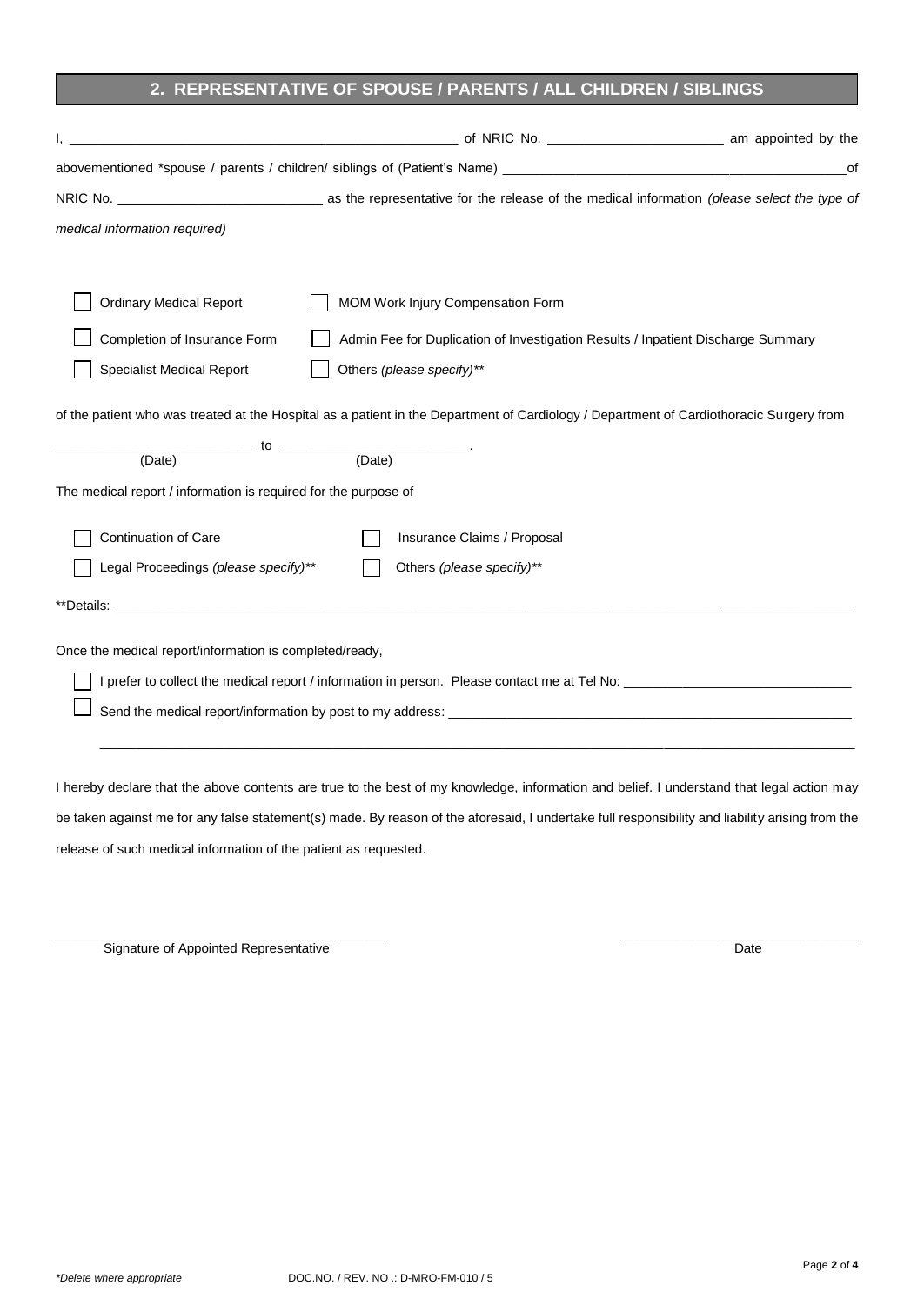## **NOTES ON APPLICATION FOR THE RELEASE OF MEDICAL INFORMATION**

- In accordance to the Personal Data Protection Act (No. 26 of 2012), the application can only be made by the patient, a. except if the patient is
	- i. A minor
	- Deceased
	- iii. Mentally incapacitated
	- b. or if the report is for workman compensation.
		- i. Workman Compensation reports can be applied by the patient or his / her employer. The completed report will be given directly to the Ministry of Manpower.
- 2. If the patient is a minor, the application is to be made and signed by both of the patient's parents or legal guardian. A copy of the patient's birth certificate is required. A minor is someone who is below 21 years old, who is not an active National Serviceman, and who is not married or a widower or widow.
- 3. If the patient is deceased,
	- a. the application is to be made by the Legally Appointed Representative of the Estate. This is either an executor of the deceased's "Will" who has been granted probate, or a person who has been appointed as an administrator of the deceased's estate by the Singapore Court.
	- b. if the deceased does not have a Legally Appointed Representative of the Estate, then the application is to be made by all the deceased's Next-of-Kin (who is living and has the mental capacity to do).
	- c. the nearest relative is the individual first listed below:
		- i. Spouse
		-
		- ii. Child<br>iii. Parer
		- iii. Parent<br>iv. Sibling Sibling
		- v. Other relation
- 4. If the patient lacks mental capacity, in accordance to the Mental Capacity Act (Cap 177A),
	- a. the application is to be made by the Legally Appointed Representative, who is a Donee of a Lasting Power of Attorney granted by the patient, or by a Deputy appointed for the patient by the court.
	- b. if the deceased does not have a Legally Appointed Representative of the estate, then the application is to be made by all the deceased's Next-of-Kin (who is living and has the mental capacity to do)
	- c. the nearest relative is the individual first listed in 3c:
- 5. Forms and supporting documents required are:
	- a. Copy of the completed "Consent For Release of Medical Information By Spouse / Parents / All Children / Siblings" (D-MRO-FM-010). The form is to be filled by all living spouse(s) / parents / children / siblings of the deceased patient, if the applicant is not the only living spouse / parent / child / sibling.
	- b. Scanned copies / photocopies of the patient's and applicant(s)' NRIC (or appropriate identification documents), both front and back views.
	- c. If the patient is deceased, a scanned copy / photocopy of the death certificate.

In addition, for a minor, deceased or patient who lacks mental capacity, and for whom the applicant is the Next-of-Kin:

d. Scanned copies / photocopies of the relevant verification documents, e.g. marriage certificate, birth certificate, Grant of Probate, Letter of Administration, Lasting Power of Attorney, Order of the Court (Appointment of Deputy) are to be provided by each declarant (i.e. spouse / parent / child / sibling) as proof of relationship to the patient.

|--|

| Application in Person or by Mail:                                                                                                                                  | Mode of Payment:                                                                                                                            |
|--------------------------------------------------------------------------------------------------------------------------------------------------------------------|---------------------------------------------------------------------------------------------------------------------------------------------|
| <b>Medical Reports Unit</b><br><b>Health Information Management Services</b><br>National Heart Centre of Singapore Pte Ltd<br>5 Hospital Drive<br>Singapore 169609 | Cash, Credit Card, NETS (if application is made in person)<br>Payment to be made at the Medical Reports Unit Counter<br>(Level 4)<br>Cheque |
|                                                                                                                                                                    | Cheque should be crossed and made payable to National<br>Heart Centre of Singapore Pte Ltd                                                  |
|                                                                                                                                                                    | Write the patient's full name and NRIC No. at the back of<br>the cheque                                                                     |
| <b>Contact Details:</b>                                                                                                                                            | <b>Operation Hours:</b>                                                                                                                     |
| Tel: 6704 2322<br>Fax: 6844 9055<br>Email: medicalreport@nhcs.com.sg                                                                                               | 8.00am to 5.00pm - Monday to Friday<br>8.30am to 12pm - Saturday*<br>Closed on Sunday and Public Holidays                                   |
| QR code:                                                                                                                                                           | *Due to the enhanced COVID-19 national measures, our Medical<br>Reports Unit will be temporarily closed on Saturdays.                       |